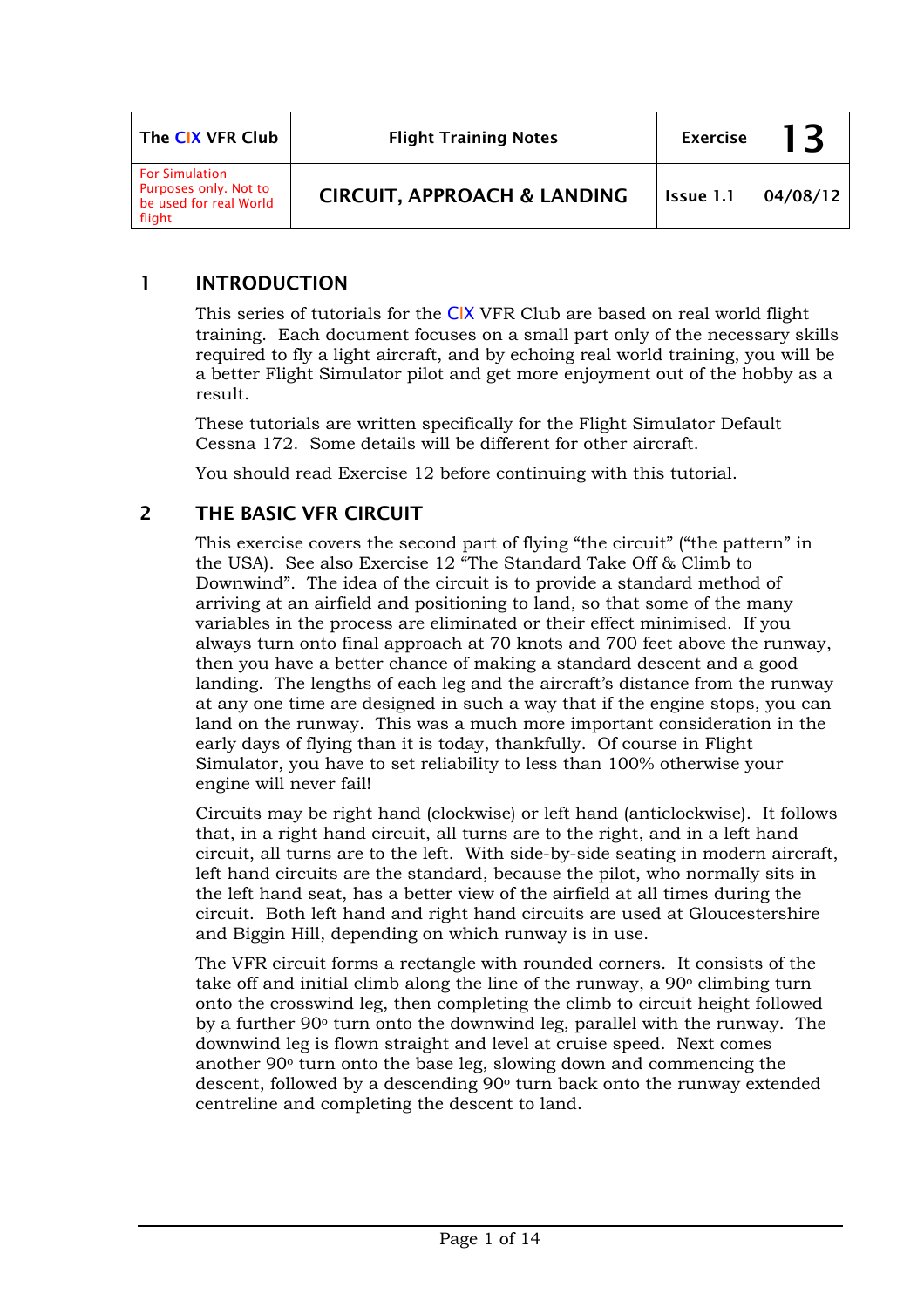| The CIX VFR Club                                                                   | <b>Flight Training Notes</b>           | <b>Exercise</b> | 13       |
|------------------------------------------------------------------------------------|----------------------------------------|-----------------|----------|
| <b>For Simulation</b><br>Purposes only. Not to<br>be used for real World<br>flight | <b>CIRCUIT, APPROACH &amp; LANDING</b> | Issue 1.1       | 04/08/12 |



The VFR Circuit

# 3 THE BASE LEG

Because you are flying at cruise speed, then the turn onto base leg is a standard medium turn, maintaining height, and using 30° angle of bank. The turn is made when the downwind runway threshold is  $45\degree$  behind you. The commonest mistake made, particularly by inexperienced pilots, is to extend the downwind leg too far and as a result find themselves low on final approach.

Immediately the turn is complete the aircraft is slowed to descent speed. To slow the aircraft down quickly, close the throttle completely, and maintain the nose attitude, gradually increasing backpressure on the yoke to prevent the nose dropping. When the speed falls to 70 knots, apply 2 stages of flap, and release the back pressure slowly, allowing the nose to maintain the airspeed at 70 knots, but taking care not to allow the lowering of flaps to actually raise the nose. (This effect is less marked in Flight Simulator than in a real Cessna 172). Trim to maintain 70 knots and increase power to around 1600-1700 r.p.m. If you have got it right, this will result in a descent rate of about 450 feet per minute at a steady 70 knots.

Why 70 knots? The normal rule for a safe approach speed is 1.3 x the stall speed in the landing configuration. In the Cessna 172SP, this is 47 knots with full flap, and with the usual 2 stages of flap, perhaps 49 knots.

#### $1.3 \times 49 = 64$  knots

It is common for real world light aircraft training schools to add a margin for safety – hence the 70 knot figure which is widely adopted and maintained by pilots once they have completed their training.

**Note:** The white arc on the altimeter is the range of airspeeds in which it is safe to lower flaps. Do not start to lower flaps until the airspeed has fallen within this range (less than 95 knots in the Cessna 172).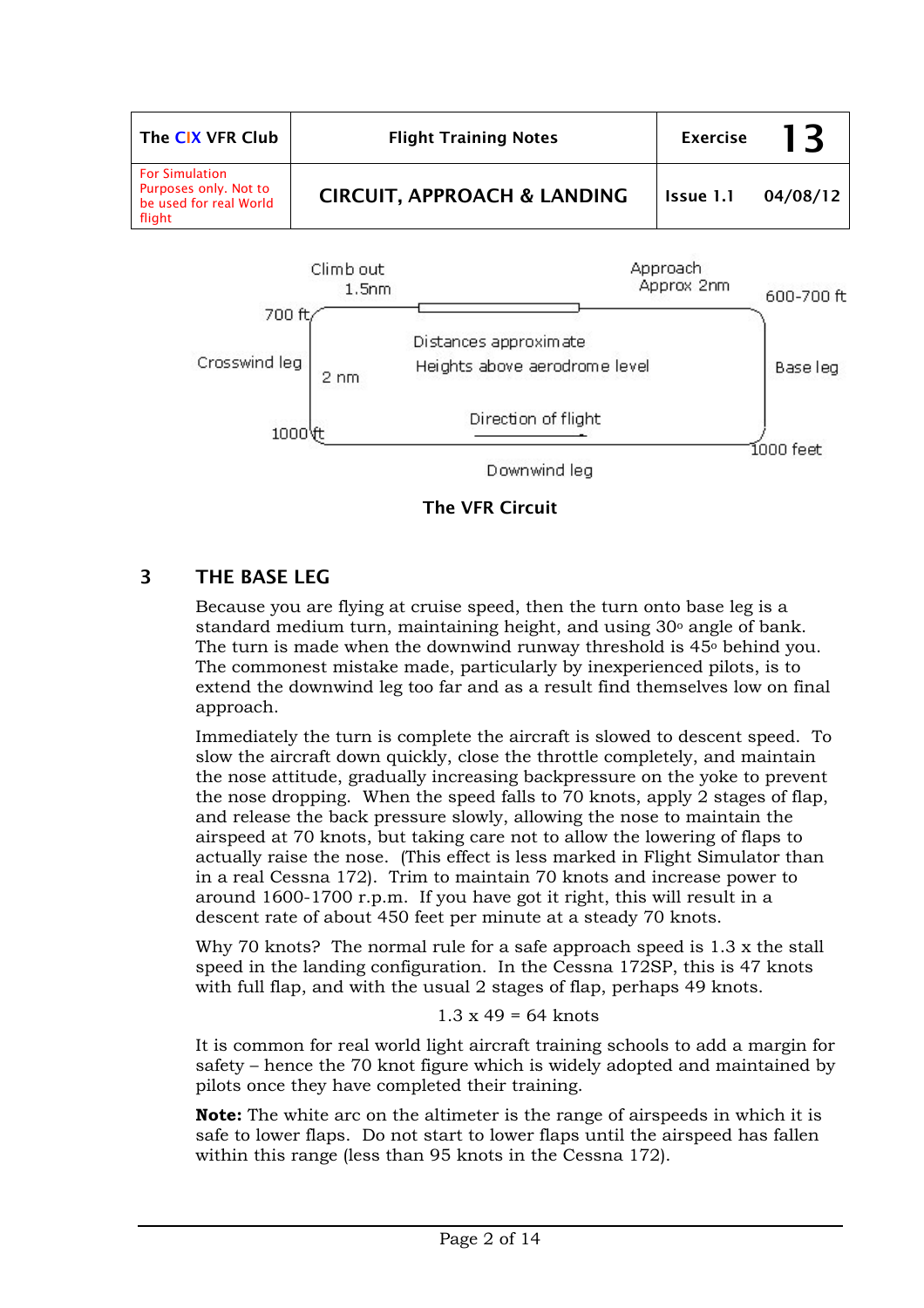| The CIX VFR Club                                                                   | <b>Flight Training Notes</b>           | <b>Exercise</b> | 13       |
|------------------------------------------------------------------------------------|----------------------------------------|-----------------|----------|
| <b>For Simulation</b><br>Purposes only. Not to<br>be used for real World<br>flight | <b>CIRCUIT, APPROACH &amp; LANDING</b> | Issue 1.1       | 04/08/12 |

Look for the runway threshold frequently, using the view selection hat switch or buttons on the yoke, first in 'ahead and sideways' view and the in 'sideways view' to judge when to make the final turn to bring the aircraft in line with the runway. When it appears in sideways view, wait until it appears about halfway between the leading edge of the wing and the wing strut, then make the final 90<sup>°</sup> turn.

# 4 THE TURN ONTO FINAL APPROACH

The turn onto final approach is an important manoeuvre. Firstly it should be a 'rate one' turn - made at a maximum angle of bank of  $15<sup>o</sup>$  in the Cessna 172. Secondly, this turn is used to make adjustments to the flight path so that your final approaches, from this point on, flight after flight, are as similar as possible..

- If there is a crosswind for landing, then it will either be a headwind or a tailwind on base leg. If a headwind, then delay the turn until the runway threshold is almost on the wing strut. If a tailwind, start the final turn early – as the runway threshold appears near the wing leading edge.
- If you turned base leg too late, or making a low approach likely (not good) then ensure that the turn is made without any loss of height. You can delay lowering flaps until after the turn, and maintain level flight at cruise speed until you are closer to the runway (but if you add power, check that the nose does not lift and airspeed reduce below 70 knots).
- If you have had to extend the downwind leg as a result of other traffic ahead, then both the base leg and final turn should be flown at circuit height - do not start the descent until after the final turn.
- If you turned base leg too soon, and you are 'too high' closer to the runway than you think you ought to be to achieve a normal descent to land, then use the final turn to lose height, by reducing power *a little* and allowing the nose to drop, as it will want to anyway. Immediately the turn is complete, check your airspeed, and adjust power as necessary for the final approach.
- If you find yourself turning final too soon, reduce the bank angle to widen the turn.
- If you turn final too late or overshoot the runway centreline, then bring the aircraft back onto the final approach track gently. Do not sharpen the turn by increasing bank angle beyond 20<sup>o</sup>. A steep turn with flaps out at low altitude and low airspeed is a recipe for a disastrous spin in a real aircraft, although Flight Simulator is much more tolerant in this configuration.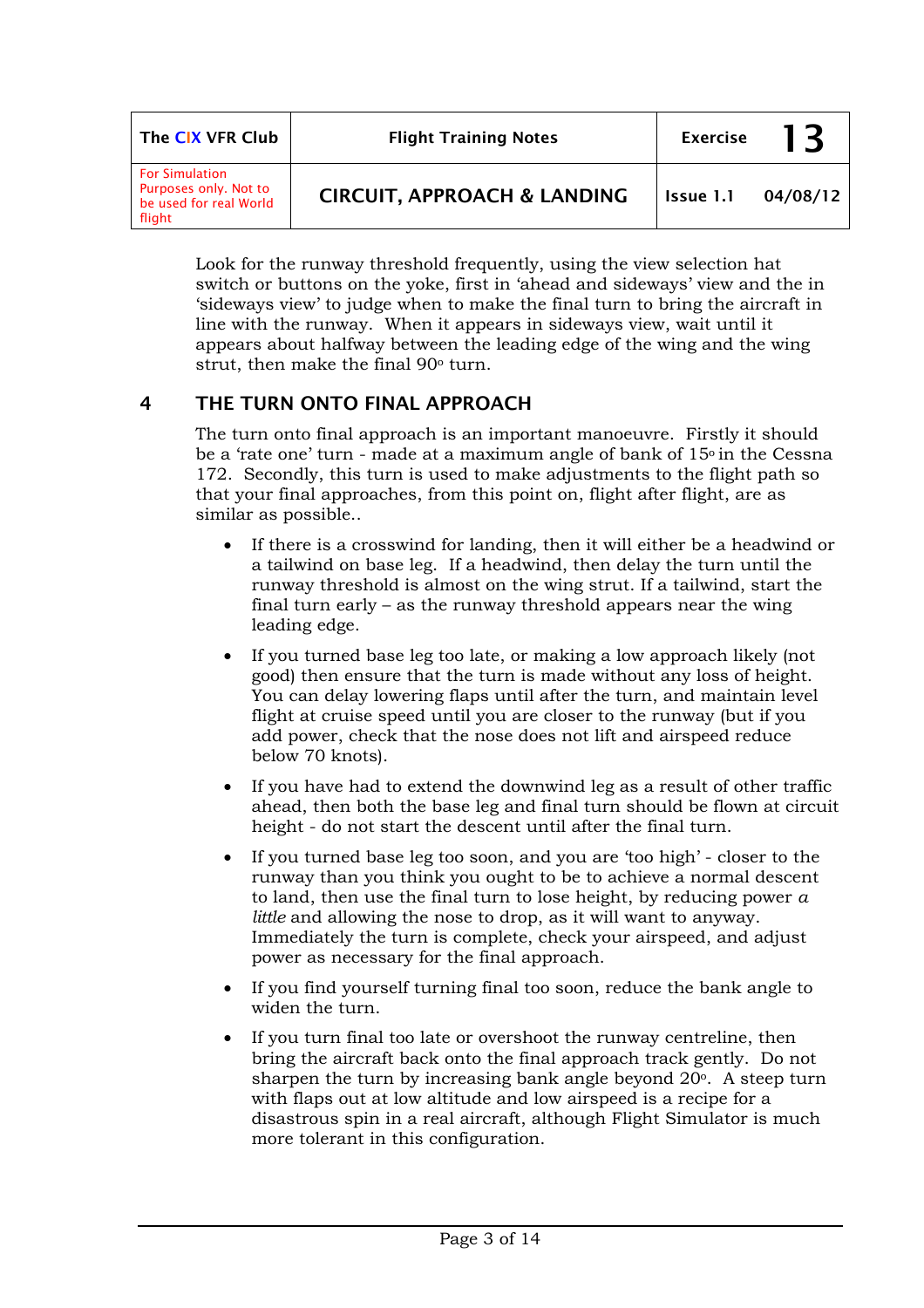| The CIX VFR Club                                                                   | <b>Flight Training Notes</b>           | <b>Exercise</b> | 13       |
|------------------------------------------------------------------------------------|----------------------------------------|-----------------|----------|
| <b>For Simulation</b><br>Purposes only. Not to<br>be used for real World<br>flight | <b>CIRCUIT, APPROACH &amp; LANDING</b> | Issue 1.1       | 04/08/12 |

### 5 THE POWERED APPROACH

This is the busiest time in the circuit. There are many things to think about and do on the descent. Action is required to maintain the correct rate of descent at the correct airspeed, whilst staying on the extended runway centreline. Fly with one hand on the throttle, and the other on the yoke or joystick all the way down, as small adjustments to direction, airspeed and rate of descent will be required frequently. Your eyes should mainly concentrate on the runway ahead. Aim for a point about  $1/3^{rd}$  of the way along the runway and, most importantly, **keep this aiming point in a fixed position in the windscreen**.

As soon as you are established on the extended runway centre line, report "Final" to the controller. If the runway is quite short, lower the final stage of flaps to full down, and add a little power to overcome the added drag so that you continue to descend at around 450 feet per minute and 70 knots. When landing on long runways (greater than about 800 metres) full flaps are not required, and in the event of a go around, the aircraft will climb better on part flaps. The more flap deployed, the steeper will be the approach path at the same power setting.

Control the rate of descent with power. If the runway appears to be moving down the windscreen, your rate of descent must be increased, and if it appears to move up the windscreen, your rate of descent must be decreased. Add power to reduce the rate of descent, and reduce power to increase the rate of descent. It is particularly important not to get too low.

Control airspeed by adjusting the pitch attitude with elevators, maintaining 70 knots as accurately as possible. If you are too fast, ease back on the yoke to raise the nose. If you are too slow, ease forward on the yoke to lower the nose.

Remember the PAT – (Power Attitude Trim) mantra and if you add power, ease the yoke forward a little to lower the nose a fraction and maintain the correct airspeed. Similarly, if you reduce power, you will need to raise the nose a fraction to maintain the correct airspeed.

All of these control actions need to be gentle - just enough to give the desired effect. Constant adjustments to direction, airspeed and height using aileron, elevator and throttle will be required to maintain the correct approach path.

You may also refer to the VASI/PAPI lights. These are set to show two red and two white when an aircraft is on the correct 'glideslope' – the angle of approach – normally  $3^\circ$ . If you can see more white than red you are too high; more red than white you are too low. As a general rule, it is better airmanship when flying a light aircraft, to make the final approach above the glideslope, with 4 whites showing, because if the engine fails when you are flying the PAPI glideslope, you are unlikely to reach the runway at the end of the subsequent glide. It is surprising how high a light aircraft can be above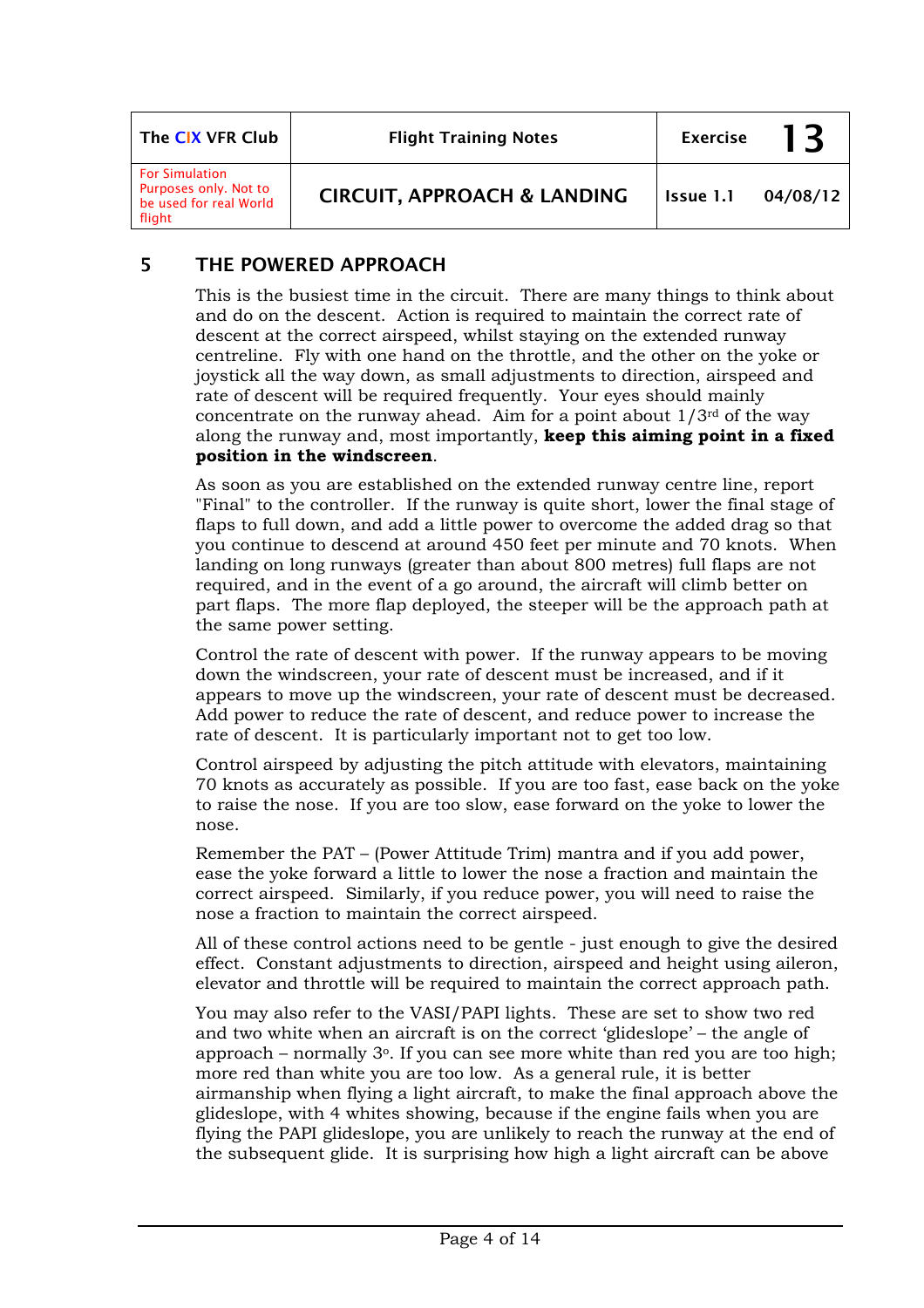| The CIX VFR Club                                                                   | <b>Flight Training Notes</b>           | <b>Exercise</b> | 13       |
|------------------------------------------------------------------------------------|----------------------------------------|-----------------|----------|
| <b>For Simulation</b><br>Purposes only. Not to<br>be used for real World<br>flight | <b>CIRCUIT, APPROACH &amp; LANDING</b> | Issue 1.1       | 04/08/12 |

the glideslope, and still be landed successfully by using techniques to lose height quickly if required. These will be described in future tutorials.

A good landing is most likely if you have made a good approach, so aim to fly the approach as accurately as possible.

### 6 THE LANDING

Landing cannot be taught like a science, factually and precisely, for although one can quote numbers, judgement and experience, and even an innate ability, play a large part. No two landings are ever the same, and the pilot who learns something from the less than perfect touchdowns will improve and achieve a consistently satisfactory standard in most conditions.

It is harder to land well in Flight Simulator than in the real world because of the lack of proper visual cues as a result of not having binocular and peripheral vision in the Flight Simulator screen. This can be overcome with multiple screens, but that luxury is not covered in this tutorial.

As you reach a point about 200 feet above the runway, return Carburettor heat, if fitted, to COLD, so that you will have full power available in the event of a go-around.

### 6.1 The Round-out or Flare

You should arrive at the runway threshold at around 40 to 50 feet above it. At this point, reduce power by around 200 r.p.m. and raise the nose a little to reduce speed to 60 knots and check the descent. Hold this attitude until the aircraft again begins to descend. At about 20 feet above the runway, slowly reduce power to idle and simultaneously raise the nose to check the descent. The greater the rate of sink induced by power reduction, the greater the back pressure that is required on the yoke to slow the descent. Do not allow the aircraft to climb.

### 6.2 The Hold Off and Touchdown

Continue to ease back on the yoke as the airspeed drops off to hold the aircraft level just above ground. Keep holding off, as if trying to stop the aircraft actually landing. Look well ahead at the runway at this stage, not at the instruments. What is important now is to maintain directional control down the center of the runway, because you will lose sight of it beneath the coaming as the nose continues to be raised. This is one of the things which makes flight simulator more difficult than real world flying, for the real world pilot can still see the runway sides in his peripheral vision.

As you continue to hold off, the stall warner eventually sounds and the aircraft finally stops flying. At this point, the yoke should be back in your chest, and you will be unable to stop further descent. The aircraft will then descend the last foot or so and touch down gently, in a nose high attitude, main wheels first.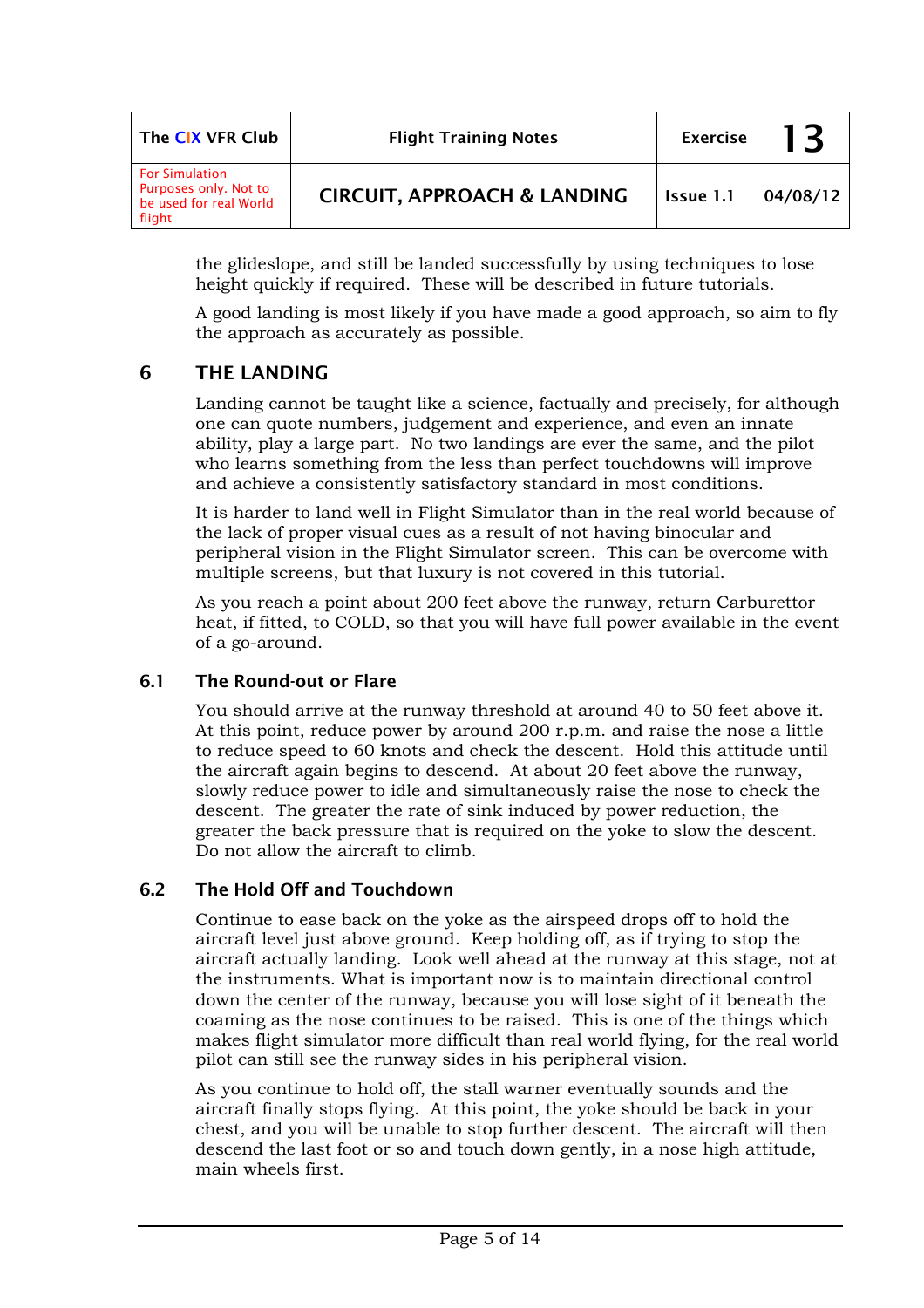| The CIX VFR Club                                                                   | <b>Flight Training Notes</b>           | <b>Exercise</b> | 13       |
|------------------------------------------------------------------------------------|----------------------------------------|-----------------|----------|
| <b>For Simulation</b><br>Purposes only. Not to<br>be used for real World<br>flight | <b>CIRCUIT, APPROACH &amp; LANDING</b> | Issue 1.1       | 04/08/12 |

This method results in a gentle touchdown at minimum speed – considerably slower than the approach speed – but with the pilot retaining full control all the way.

### 6.3 Landing Roll

The final phase of landing is the landing roll. Slowly release the back pressure to lower the nose wheel to the ground before elevator authority is lost, and maintain directional control with the rudder. Once the nose wheel is on the ground, brakes may be applied as necessary to slow the Aircraft to taxi speed.

After taxying clear of the runway, stop and carry out the after landing checks. Return power to 1200 r.pm., raise the flaps (and if flying an eroplane with retractable undercarriage taking care not to retract the undercarriage instead – it has been done – many times), check carburetor heat COLD (if fitted).

# 7 THE GLIDE APPROACH

The earliest powered aircraft always either made a glide approach – the engine developing minimum power, or, in aircraft with early rotary engines, but shutting down the engine altogether. So early pilots were able to routinely turn their aircraft into gliders and make a safe landing.

### 7.1 The Optimum Approach Position

Today, most light aircraft have a glide ratio of about 9 : 1. This means that without power, and without flaps, if an aircraft is set to fly at the "best glide speed" (68 knots in the C172SP) it will fly 9000 feet horizontally and descend 1000ft vertically. It follows that if you are at 1000ft, then the optimum approach position is 9000 feet, (1.5 nautical miles) from the touchdown point. This is much closer to the airfield at that 1000 feet height than you will be accustomed to when making a powered approach. Powered approaches typically start at about 3nm from the touchdown point at 1000 feet.

In practical flight training, aircraft are positioned from a rectangular circuit at the "Low Key" position prior to commencing a glide approach. This is abeam the runway downwind threshold at 1000ft above the airfield on the downwind leg. The aeroplane is flown on the downwind leg at approximately the same distance from the runway as in a normal circuit.

### 7.2 Setting up the Approach

When throttle is closed you must IMMEDIATELY reduce the aircraft speed to best glide speed, and trim, before carrying out any other action. The aircraft is then turned towards the airfield onto a base leg. You must then judge where your landing point will be. If you feel you are too high, turn away from the field (a maximum of  $45<sup>o</sup>$ ), or if you feel you are too low, turn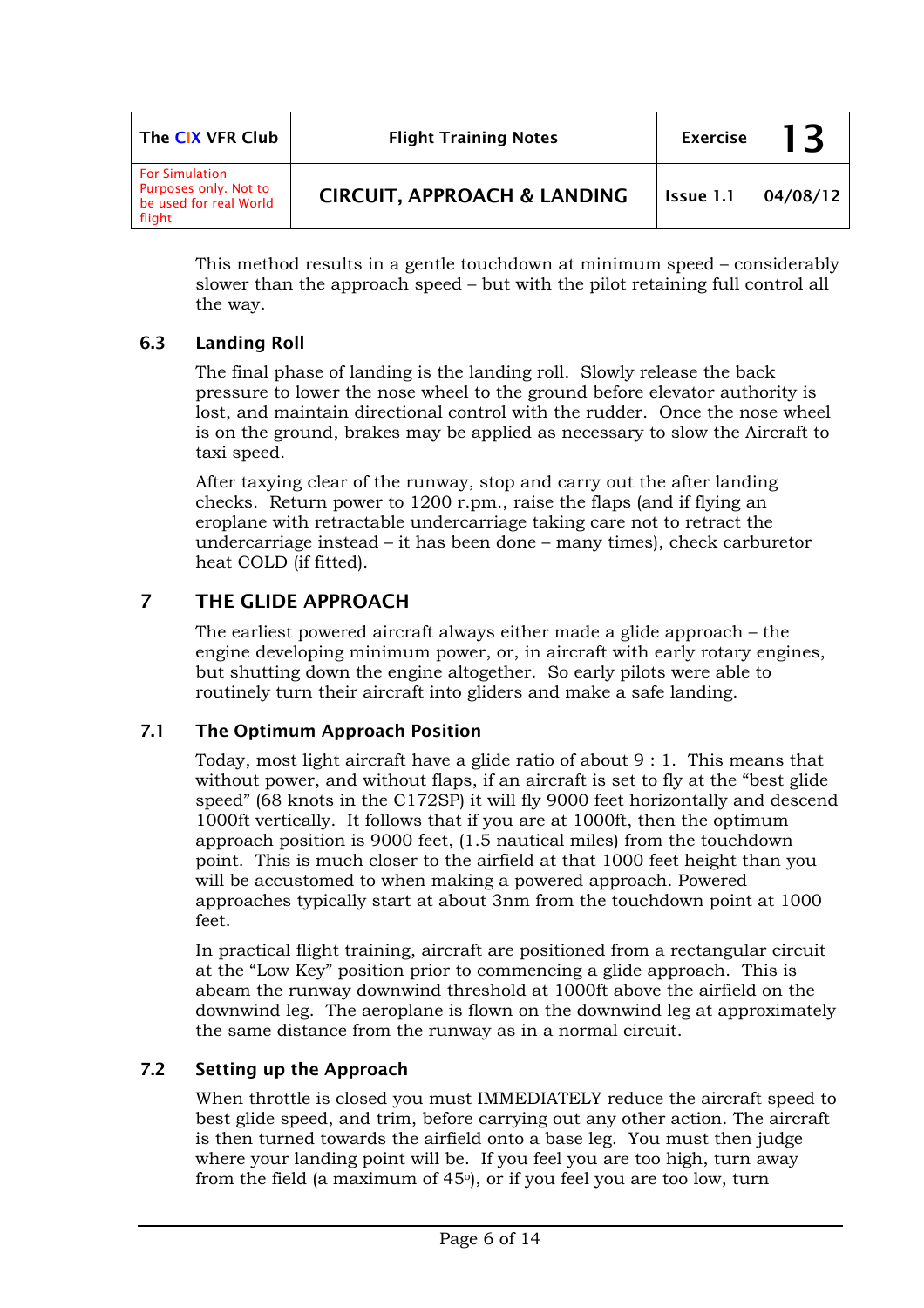| The CIX VFR Club                                                                   | <b>Flight Training Notes</b>           | <b>Exercise</b> | 13       |
|------------------------------------------------------------------------------------|----------------------------------------|-----------------|----------|
| <b>For Simulation</b><br>Purposes only. Not to<br>be used for real World<br>flight | <b>CIRCUIT, APPROACH &amp; LANDING</b> | Issue 1.1       | 04/08/12 |

towards it. Bear in mind that what initially appears too high for a powered approach can be good, even be too low for a glide approach. That is why the three observations below using visual cues are important.

- 1) Positions on the ground that appear to move down from a fixed point on the windshield are ground positions that you can reach and fly over, with height to spare.
- 2) The position on the ground that remains stationary in relation to the fixed point on the windshield is the ground position that your aircraft should reach.
- 3) Positions on the ground that move up from a fixed point on the windshield are ground positions that your aircraft cannot reach.

In the same way as for a powered approach, aim for a point about  $1/3^{rd}$  of the way along the runway and, most importantly, **keep this aiming point in a fixed position in the windscreen**. If the fixed point turns out not to be on the runway, but before or after the runway, then action is needed as described below.

### 7.3 Below or further away than the optimum approach position.

Without the engine you have no throttle, so the only control you have is the joystick (and pedals) so how do you reach the runway?

Pull back on the stick? – WRONG!!**!** This increases the angle of attack, so yes it does initially increase the lift and you climb slightly, BUT it also increases the drag, so you will soon slow down and the lift will then be reduced. So even though you may stay airborne for a bit longer, the rate of descent will increase, and you probably won't reach the runway.

Deploy the Flaps? – WRONG!!! Again, although this increases the lift a little, the main effect is to reduce the stalling speed, and greatly increase the drag. The glide angle becomes very much steeper, and there is no chance of getting to the runway!

Push forward on the stick? – WRONG!!! This reduces the drag, makes the airframe more "slippery" through the air – you're moving faster, so the lift is increased. But having lowered the nose, the rate of descent will increase.

Maintain the Best Glide Speed and prepare to land in the undershoot. CORRECT!!! Although you have estimated that at Best Glide Speed you will not reach the runway, there is NOTHING you can do to stretch the glide. Many have tried and all have failed because without power you cannot add any energy which the aircraft does not have. You only have the energy available due to your height. How to make a successful off-field landing is covered in Exercise 16.

That is why it is vital, for a successful glide approach, to commence from a higher position closer to the field, than for a powered approach.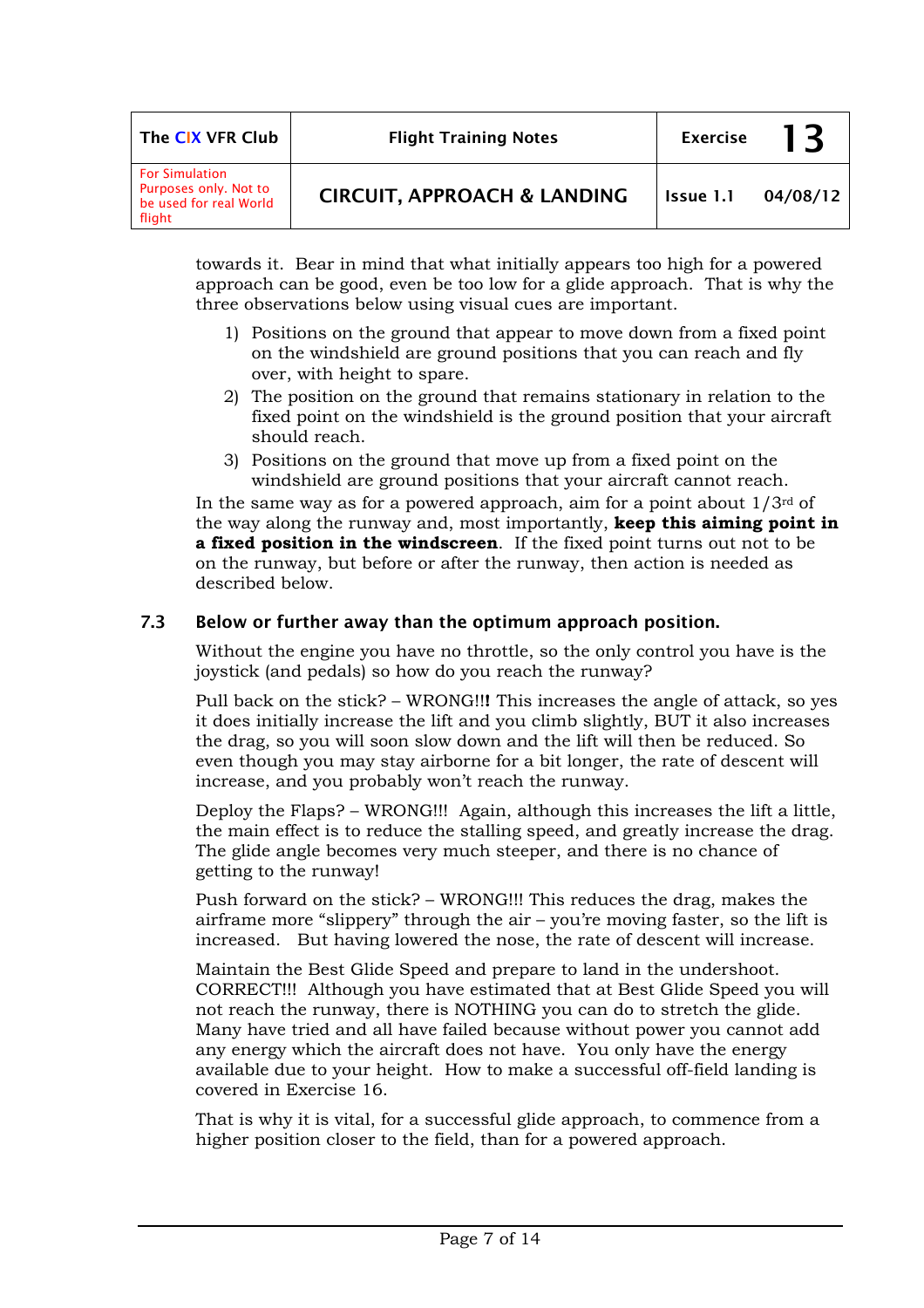| The CIX VFR Club                                                                   | <b>Flight Training Notes</b>           | <b>Exercise</b> | 13       |
|------------------------------------------------------------------------------------|----------------------------------------|-----------------|----------|
| <b>For Simulation</b><br>Purposes only. Not to<br>be used for real World<br>flight | <b>CIRCUIT, APPROACH &amp; LANDING</b> | Issue 1.1       | 04/08/12 |

### 7.4 Above or closer in than the optimum approach height.

So if you are high, how do you avoid overshooting the runway?

Push forward on the stick? – WRONG!!! This decreases the angle of attack, so yes it does decrease the lift and you initially dive slightly, BUT it also decreases the drag and makes the airframe more "slippery" through the air. Your airspeed will increase significantly above best landing speed, and you will at best land long, or may even overshoot whilst trying to shed that excess speed in the flare!

Pull back on the stick? – MAYBE! This increases the angle of attack and it also increases the drag which slows the aeroplane down. This reduces lift and increases the rate of descent. Perhaps you will make it! BUT, if you slow the aircraft down too much, you will stall, and if you stall at a low height, you will be unable to recover before the aircraft crashes.

### 7.5 You do have Control!

So - it isn't a case of "aim at the runway and hope". You do have control to a degree. If you deploy the flaps, again these increase the drag, and thus increase the descent rate. Flaps are in fact the best control available in an engine-out or "deadstick" landing, because they are a graduated response. Bit too high? Lower 1st stage of flap. Still a bit too high? Lower the next stage – and so on.

However, once lowered NEVER raise them again. If you lowered too much flap too soon – tough! Get ready to land in that field a mile short! If you raise the flaps in a deadstick approach, the loss of lift cannot be regained quickly enough (by lowering the nose – it's all you can do) to prevent a high rate of sink, and you will land in that field even more than a mile short!

The final thing you can do if you are still far enough from the threshold, is to make some "S" turns. This has two effects. The loss of height in a turn is greater than when flying straight, so you can lose excess height that way, and because the distance covered will be a little greater than when flying straight, you will descend further before reaching the runway.

### 7.6 The Flare

You will have a steeper nose down attitude in a glide approach with flaps, then the equivalent configuration with power. So be prepared for a greater round out, but do not be tempted to start earlier. If you do, your airspeed will decay more rapidly than even with idle power and a hard landing will result. Your airspeed should ideally be similar to a powered approach in the last 50 feet, so start at about 10-15 feet above the runway but bring the stick back a little more quickly.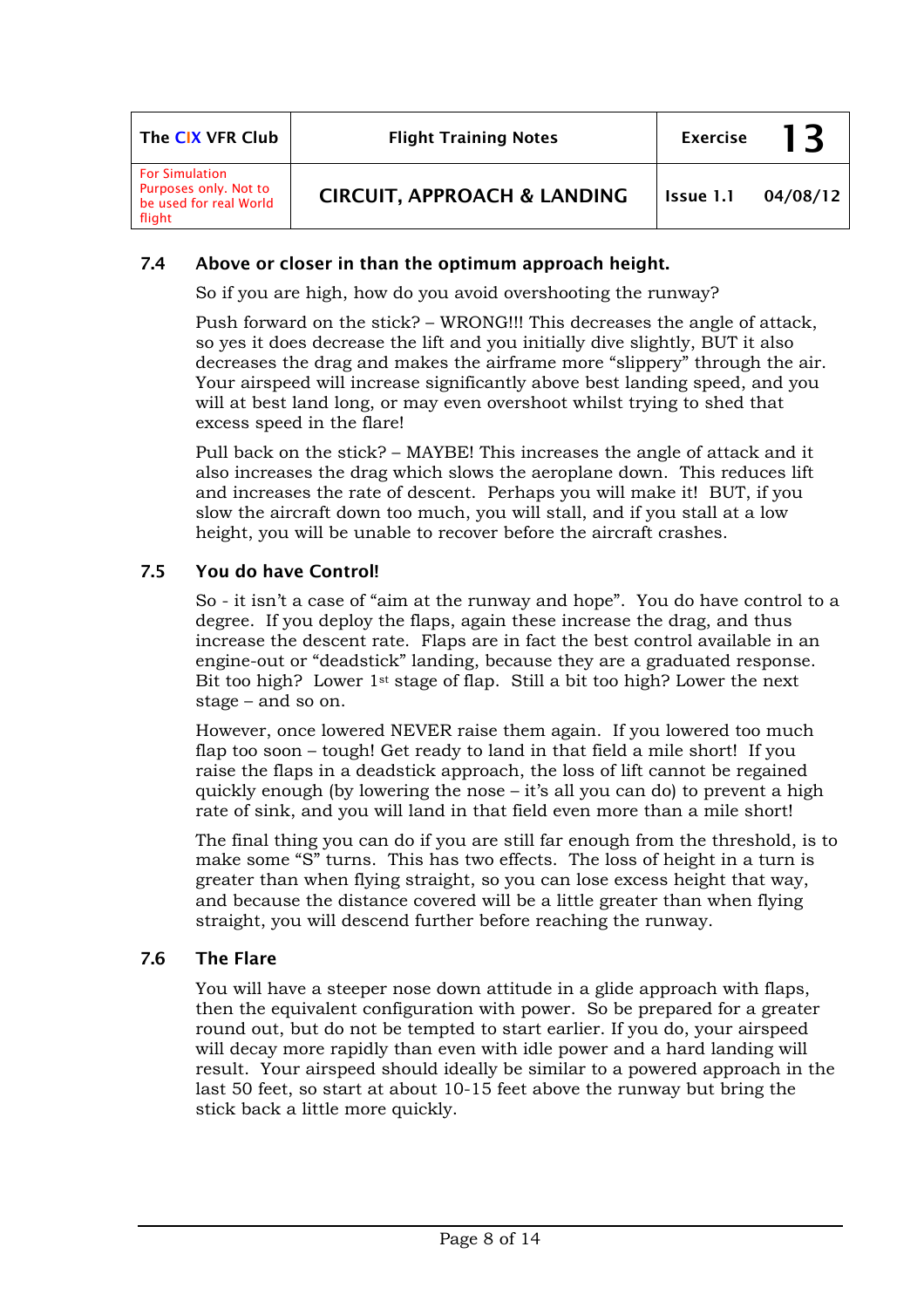| The CIX VFR Club                                                                   | <b>Flight Training Notes</b>           | <b>Exercise</b> | 13       |
|------------------------------------------------------------------------------------|----------------------------------------|-----------------|----------|
| <b>For Simulation</b><br>Purposes only. Not to<br>be used for real World<br>flight | <b>CIRCUIT, APPROACH &amp; LANDING</b> | Issue 1.1       | 04/08/12 |

# 8 CROSSWIND LANDINGS

#### 8.1 Limits

Flying a landing in a crosswind is a skill which takes a while to master. Not only are there limits for the aircraft's performance, but pilots should give themselves limits too. A new Cessna 172 pilot should avoid landing with a crosswind of more than 5 knots. An old hand will pull off a successful landing with a crosswind of more than 25 knots.

The accident statistics of real world flying are peppered with cases where the pilot has exceeded his personal crosswind limit and found himself blown off the runway or worse.

Firstly, what is the crosswind limit of the aircraft? The Pilot's Operating Handbook (POH) will commonly include the phrase "demonstrated crosswind limit". What this means is that during its airworthiness certification a test pilot successfully landed with a crosswind of – whatever the "demonstrated" value is. This does not mean that it is not permitted to land in a higher crosswind. It is quite legally acceptable for an experienced pilot to land with a higher crosswind than the demonstrated value.

In addition to the measured wind, it is necessary to take account of gusts, and the resultant effect, called windshear. Windshear occurs when the wind suddenly drops, which results in an immediate loss of airspeed (though not ground speed) and therefore lift. The aircraft will experience significant sink when this happens, so if gusty conditions exist, the approach speed is increased to minimise the effect of gusts. With the higher approach speed, the difference between the airspeed and the gusting wind speed is less, so the sink is less.

### 8.2 Estimate or Calculate?

Flying an approach in a stiff crosswind is not the time to get the calculator out! Instead, a table of crosswind factors, which can be memorised, is much more valuable. The table below gives the commonly used factors.

| <b>Wind Direction</b>                              | <b>Headwind</b> | <b>Crosswind</b> |
|----------------------------------------------------|-----------------|------------------|
| Up to 30 degrees off the runway direction          | Full            | Zero             |
| From 30 degrees to 45 degrees off runway direction | 50%             | 50%              |
| 45 degrees to 60 degrees off runway direction      | 30%             | 70%              |
| More than 60 degrees off runway direction          | Zero            | F111             |

Note that if the crosswind is 60 degrees off the nose or more, then the full wind value is used. These value provide significant safety margins, but that is a good thing is it not? Even in the risk-free environment of Flight Simulator.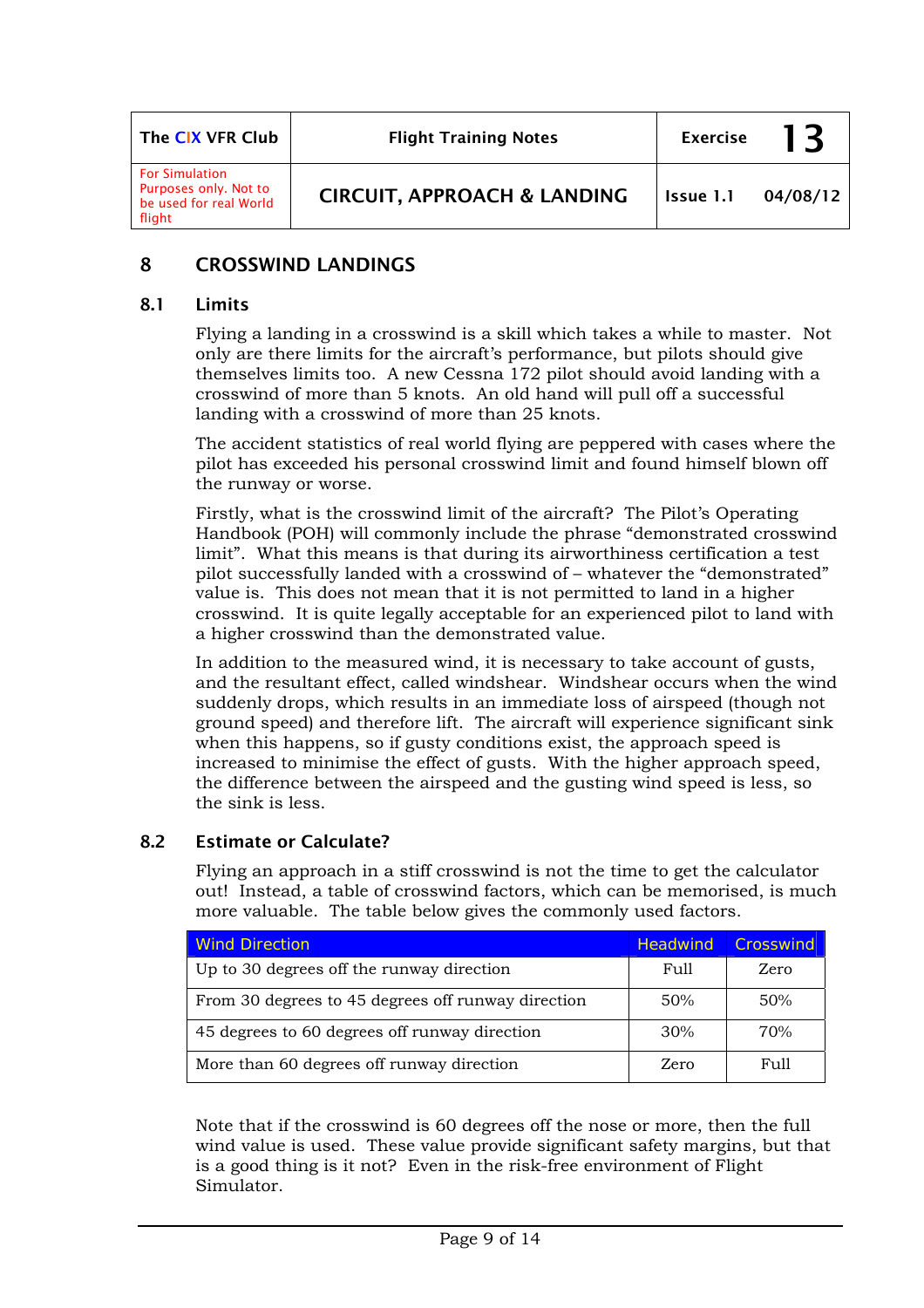| The CIX VFR Club                                                                   | <b>Flight Training Notes</b>           | <b>Exercise</b> | 13       |
|------------------------------------------------------------------------------------|----------------------------------------|-----------------|----------|
| <b>For Simulation</b><br>Purposes only. Not to<br>be used for real World<br>flight | <b>CIRCUIT, APPROACH &amp; LANDING</b> | Issue 1.1       | 04/08/12 |

A worked example should help consolidate the meaning of this table.

The reported wind on final approach to runway 16 is  $190<sup>o</sup>$  at 18 knots. What is the crosswind component? The landing direction is 160  $^{\rm o}$  and 190  $^{\rm o}$  is 30  $^{\rm o}$ off  $160^\circ$ . So the crosswind factor is 50% and the crosswind is therefore assumed to be  $18 \times 50\% = 9$  knots.

The rule for dealing with gusts is to increase the approach speed by one half of the gust factor, or one half of the reported airspeed loss due to wind shear. If the wind is 10 knots gusting 24 knots, the gust factor is  $24 - 10 =$ 14 knots, and you should add half the gust factor – 7 knots – to your normal approach speed. Alternatively. if other pilots are reporting a 12-knot loss of airspeed on final approach due to wind shear, add half that loss – 6 knots – to your approach speed.

### 8.3 Crosswind Landing Techniques

The landing technique most favoured by flying schools in the UK is the "crabbing" method. This is because it requires no abnormal control inputs until the flare. You simply fly the approach crabwise down the centreline, the nose of the aircraft pointing into wind just as you would flying en route to maintain a given track. As a general rule, a  $10<sup>o</sup>$  into wind heading or less is sufficient. In the flare, as the nose comes up and just before touchdown, you kick the aircraft straight with rudder. You need to judge with some care when to kick straight – do it too soon, and the wind will start to move the aircraft sideways; too late and you will land slightly sideways anyway. You aren't going to damage the landing gear in Flight Simulator, but your "arrival" in this manner would be untidy!

Another crosswind landing technique is the crossed-controls, or wing-low landing. The pilot adds aileron input to fly the final approach with the into wind wing low. To prevent the aircraft turning towards the lowered wing, opposite rudder is applied to keep the aircraft pointing straight down the runway. This is known as a "forward slip" and is a safe manoeuvre, even at low airspeeds. The flare can be held slightly wing low and either a quick levelling of the wings made to land on the two main wheels, or touchdown on the into wind main wheel can be made first. This is mainly a function of the pilot's skill and experience.

### 8.4 Other factors

Wind direction and speed change with altitude, and the aileron and rudder deflection required to keep the aircraft on the runway centreline will increase as the aircraft's speed decreases. Maintain appropriate control inputs during taxying to avoid weathercocking or at worst, tipping over onto one wingtip – yes it can happen in Flight Simulator.

It is usually advisable to use less than full flap when landing in a gusty crosswind.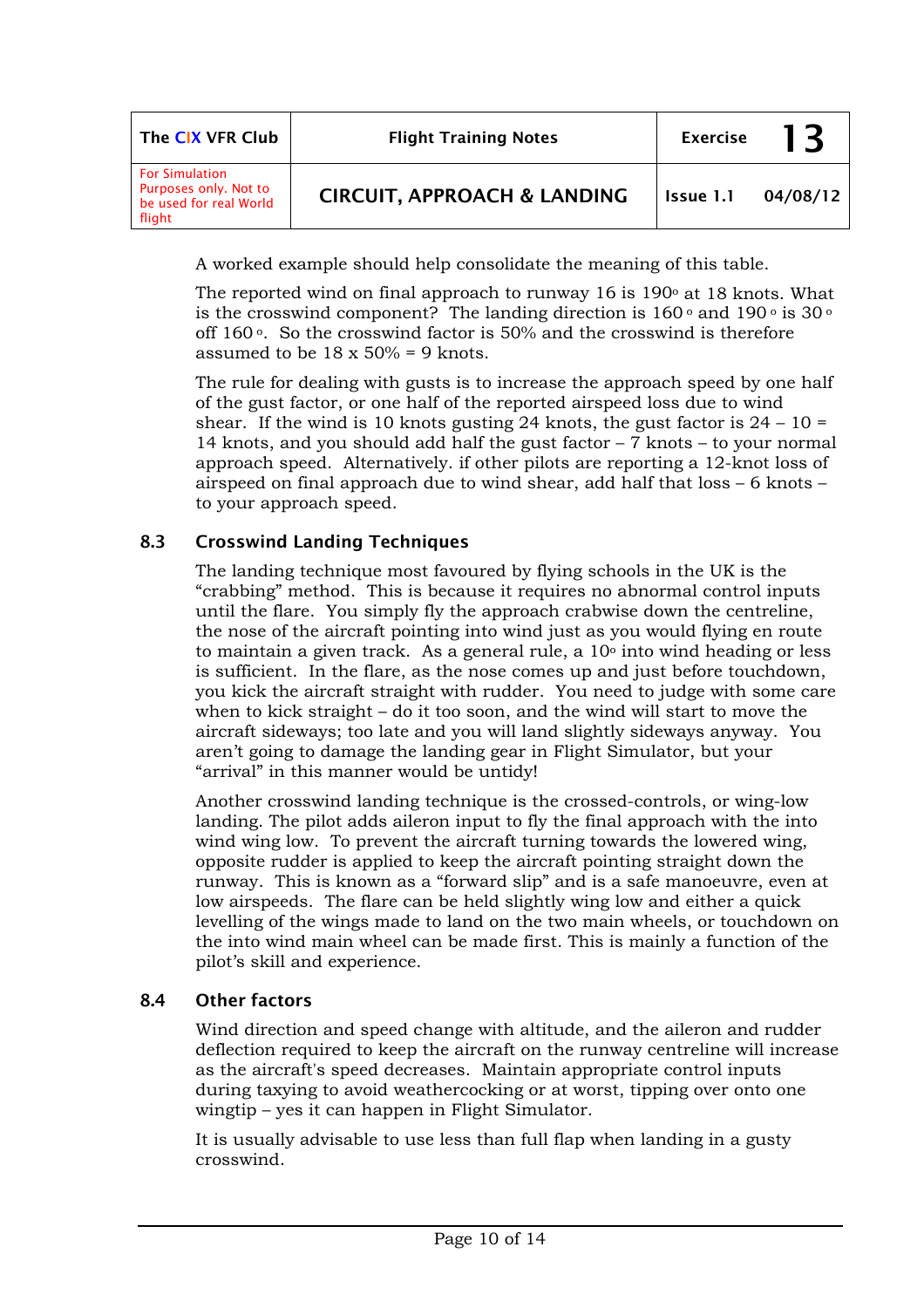| The CIX VFR Club                                                                   | <b>Flight Training Notes</b>           | <b>Exercise</b> | 13       |
|------------------------------------------------------------------------------------|----------------------------------------|-----------------|----------|
| <b>For Simulation</b><br>Purposes only. Not to<br>be used for real World<br>flight | <b>CIRCUIT, APPROACH &amp; LANDING</b> | Issue 1.1       | 04/08/12 |

If you are experienced Flight Simulator pilot, you could consider reducing the crosswind component a few degrees by landing slightly acroos the runway.

### 8.5 VATSIM Requirements

The demonstrated crosswind limit is not an absolute or legal limit in the real world, nor, therefore, on VATSIM. The VATSIM Code of Conduct states:

*Rule 1: Members should, at all times, be courteous and respectful to one another.* 

and: *The primary goals of VATSIM are to educate, to provide a realistic simulation of flying and air traffic control and, most importantly, to provide a fun environment for everyone to enjoy our hobby* 

So if you are connected to VATSIM,;

- consider if the crosswind exceeds your personal or the aircraft limit,
- consider whether, if you fail to control the aircraft in the crosswind, are you going to spoil the enjoyment of other VATSIM members
- Will you learn anything about yourself, the aircraft or your skill level if you crash.
- consider diverting to an aerodrome where the runway is more intowind.

### 9 COMMON LANDING ERRORS

#### 9.1 The "Balloon"

Ballooning is where the aircraft stops descending and starts to climb again when near the ground. It may be caused by: -

- Airspeed too high
- Too much back pressure on the yoke, or or too quickly applied
- Power not reduced sufficiently during the flare or hold off
- A sudden increase in windspeed (a gust).

To correct for a small balloon, relax the yoke pressure (just a little) momentarily, until the aircraft starts to sink again, then continue the landing.

If the balloon is large, or if you are in any doubt about you ability to recover the correct control, go around and try again. With experience, quite large balloons can be recovered, provided there is enough runway left for a second attempt.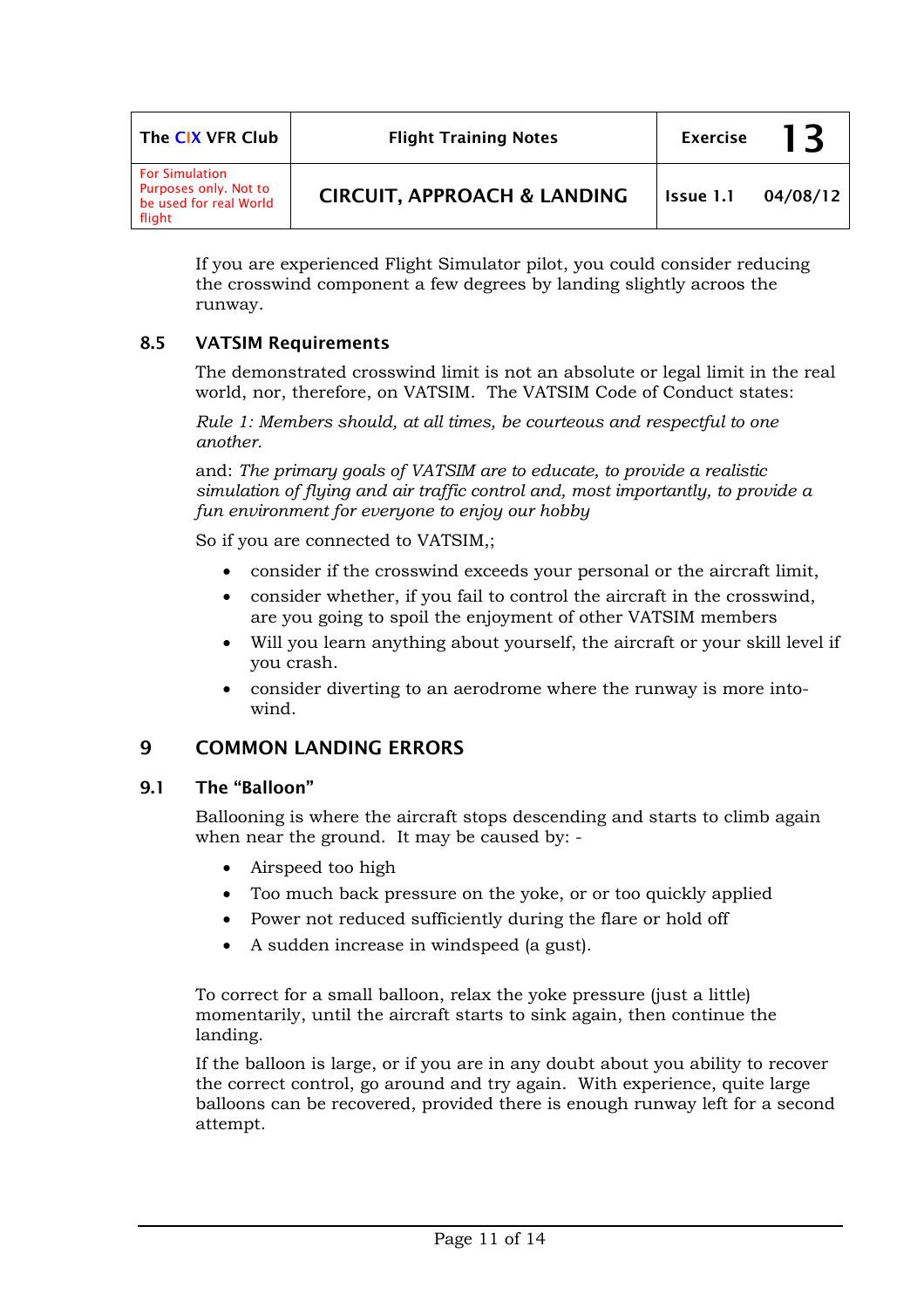| The CIX VFR Club                                                                   | <b>Flight Training Notes</b>           | <b>Exercise</b> | 13       |
|------------------------------------------------------------------------------------|----------------------------------------|-----------------|----------|
| <b>For Simulation</b><br>Purposes only. Not to<br>be used for real World<br>flight | <b>CIRCUIT, APPROACH &amp; LANDING</b> | Issue 1.1       | 04/08/12 |

### 9.2 The "Bounce"

If the aircraft touches down: -

- Whilst the airspeed is still above stalling speed, i.e. before it has finished flying, or
- If the landing is a hard one, because the flare was not sufficient, or
- You flare too high and cannot check the subsequent rfapid sink rate,

the aircraft will bounce back into the air again on the undercarriage springs.

To correct for a small bounce, the procedure is similar to that for recovery from a small balloon. Relax the yoke pressure (just a little) momentarily, until the aircraft starts to sink again, then continue the landing. If the sink rate is high or the airspeed very near the stall on this second attempt, adding a little power – possibly to  $1100$  or  $1200$  r.p.m. may reduce the sink rate. Leave the power on until the main wheels touch down, then immediately reduce power to idle to prevent a second bounce.

If the bounce is large, or you bounce twice, or if you are in any doubt about you ability to recover the correct control, go around and try again. With experience, quite large bounces can be recovered, provided there is enough runway left for a second attempt.

### 9.3 Rounding Out Too High

Rounding out too high is often the result of not looking far enough ahead along the runway when commencing the flare. By not looking far enough ahead, the pilot can be unnerved by the "ground rush" effect as the runway begins to approach very quickly, with the result that he over-controls.

Ideally, when the flare is completed, the aircraft will be flying a foot or so above the runway. This takes practice to achieve consistently. If you flare too high, the sink rate as the aircraft approaches stalling speed may be greater than you have elevator authority to check, and a heavy landing results.

If you recognise this high sink rate, then adding a little power – possibly to 1100 or 1200 r.p.m. may reduce the sink rate. Leave the power on until the main wheels touch down, then immediately reduce power to idle to prevent a second bounce, or an unwanted acceleration along the runway.

### 10 THE GO-AROUND OR MISSED APPROACH

The first rule student pilots are taught when approaching first solo stage is "if in any doubt at all about your landing, go around". This remains true throughout a pilot's career, the only thing which changes with experience is the point at which the pilot has "doubts". Very experienced pilots may only have such doubts if something dramatic happens like a bird strike, or burst